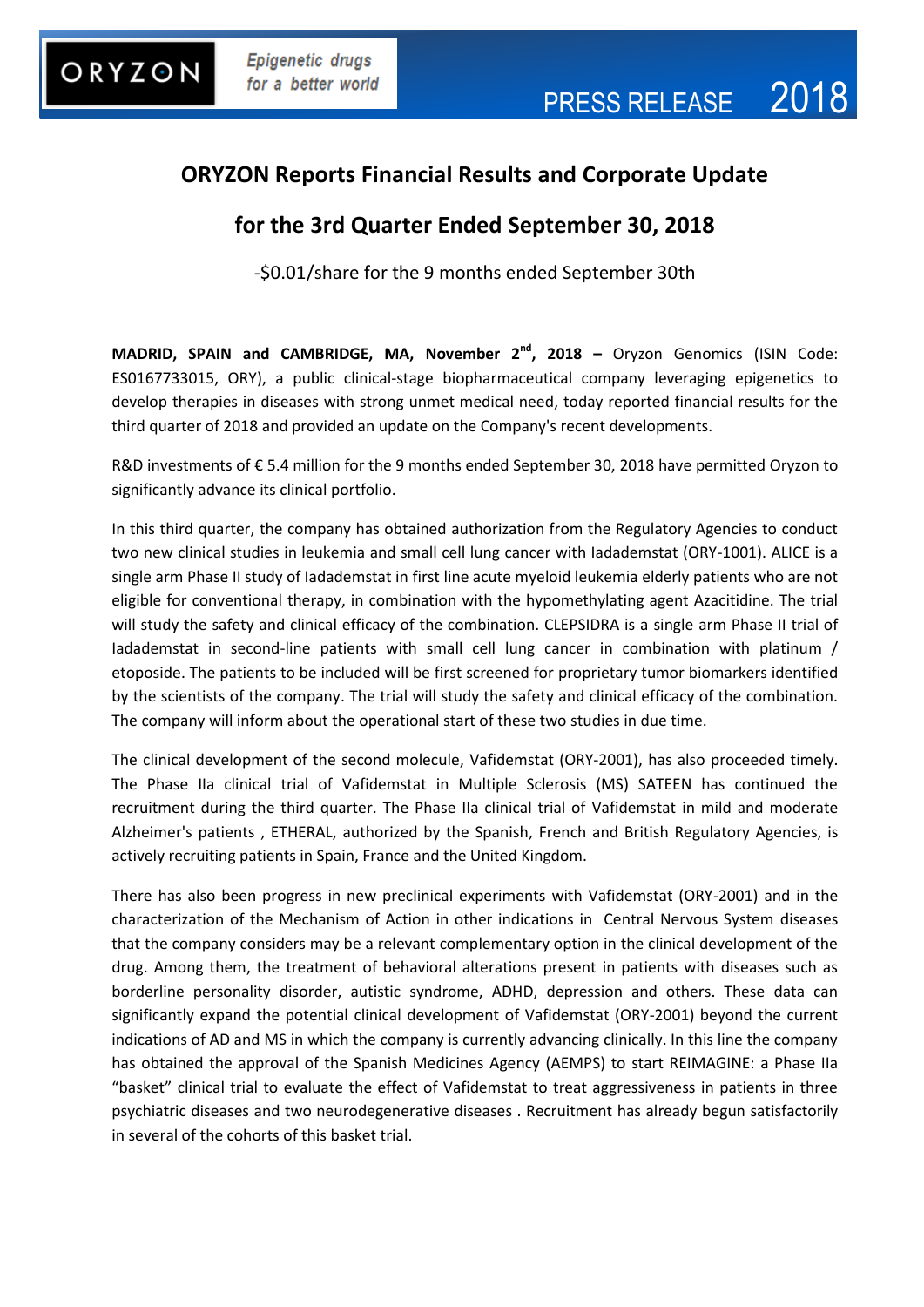# ORYZON

The company's third LSD1 inhibitor, ORY-3001, in preclinical phase for non-oncological indications, has successfully completed the regulatory toxicology necessary to obtain the permits to start clinical studies.

In addition, progress has been made in programs in earlier phases.

In summary, the company has two "first-in-class" epigenetic experimental molecules in five Phase IIa clinical trials in humans and a third compound that has completed the regulatory preclinical phase.

#### *Third Quarter Highlights & relevant post-closing events*

- In SEPTEMBER 2018 ORYZON receives approval to start ALICE: a Phase IIa clinical trial with Iadademstat (ORY-1001) in AML.
- In SEPTEMBER 2018 ORYZON receives approval to begin REIMAGINE: a Phase IIa clinical trial with Vafidemstat (ORY-2001) in aggressiveness.
- In OCTOBER 2018 ORYZON announces first patient enrolled in REIMAGINE: a Phase IIa clinical trial with Vafidemstat (ORY-2001) in aggressiveness.
- In OCTOBER 2018 ORYZON receives approval to start CLEPSIDRA: a Phase IIa clinical trial with Iadademstat (ORY-1001) in small cell lung cancer.
- In OCTOBER 2018 ORYZON raises EUR 13 Million through a Private Placement with US and European Investors issuing of 4,961,833 new common shares, at a price of EUR 2.62 per share, representing a 12% discount on the closing price of the last three trading days

#### *Financial Update: Third Quarter 2018 Financial Results*

Research and development (R&D) expenses were \$1.9 and \$6.2 million for the first 3 and 9 months ended September 30, 2018 compared to \$1.5 and \$5.1 million for the first 3 and 9 months ended September 30, 2017. The \$1.9 million increase was driven primarily to accelerate the operations related with the execution of the different clinical trials.

General and administrative expenses were \$0.8 and \$2.5 million for the first 3 and 9 months ended September 30, 2018, compared to \$1.0 and \$3.3 million for the first 3 and 9 months ended September 30, 2017

Net loss of \$1.0 and \$2.7 million for the first 3 and 9 months ended September 30, 2018 represents a decrease of 19% and 29% compared to a net loss of \$1.2 and \$3.8 million for the first 3 and 9 months ended September 30, 2017.

Negative Net Result of \$0.5 million (-\$0.01 per share) for the 9 months ended September 30, 2018 as a consequence of \$3.1 million non-recurrent R&D tax deductions, compared to a negative net result of \$4.6 million for the 9 months ended September 30, 2017 (-\$0.13 per share).

Cash, cash equivalents and marketable securities totaled \$26.2 million as of September 30, 2018, compared to \$40.0 million as of September 30, 2017.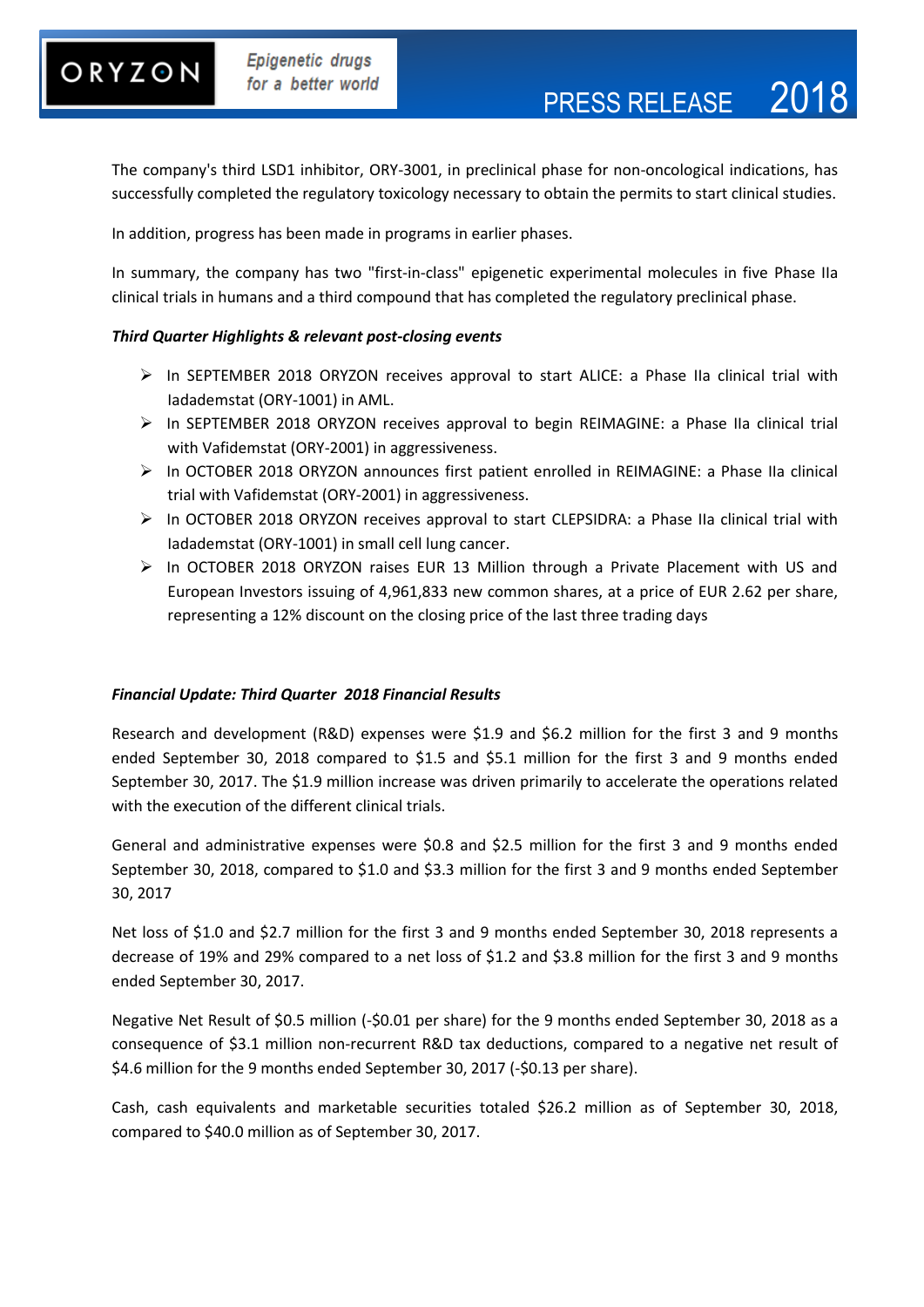

In October 30th the company has announced a Private Placement with US and European Investors and issued 4,961,833 new common shares, at a price of EUR 2.62 per share, representing a 12% discount on the closing price of the last three trading days. This represents gross proceeds of EUR 13 Million (circa \$14,8 Million at the exchange rate of that day).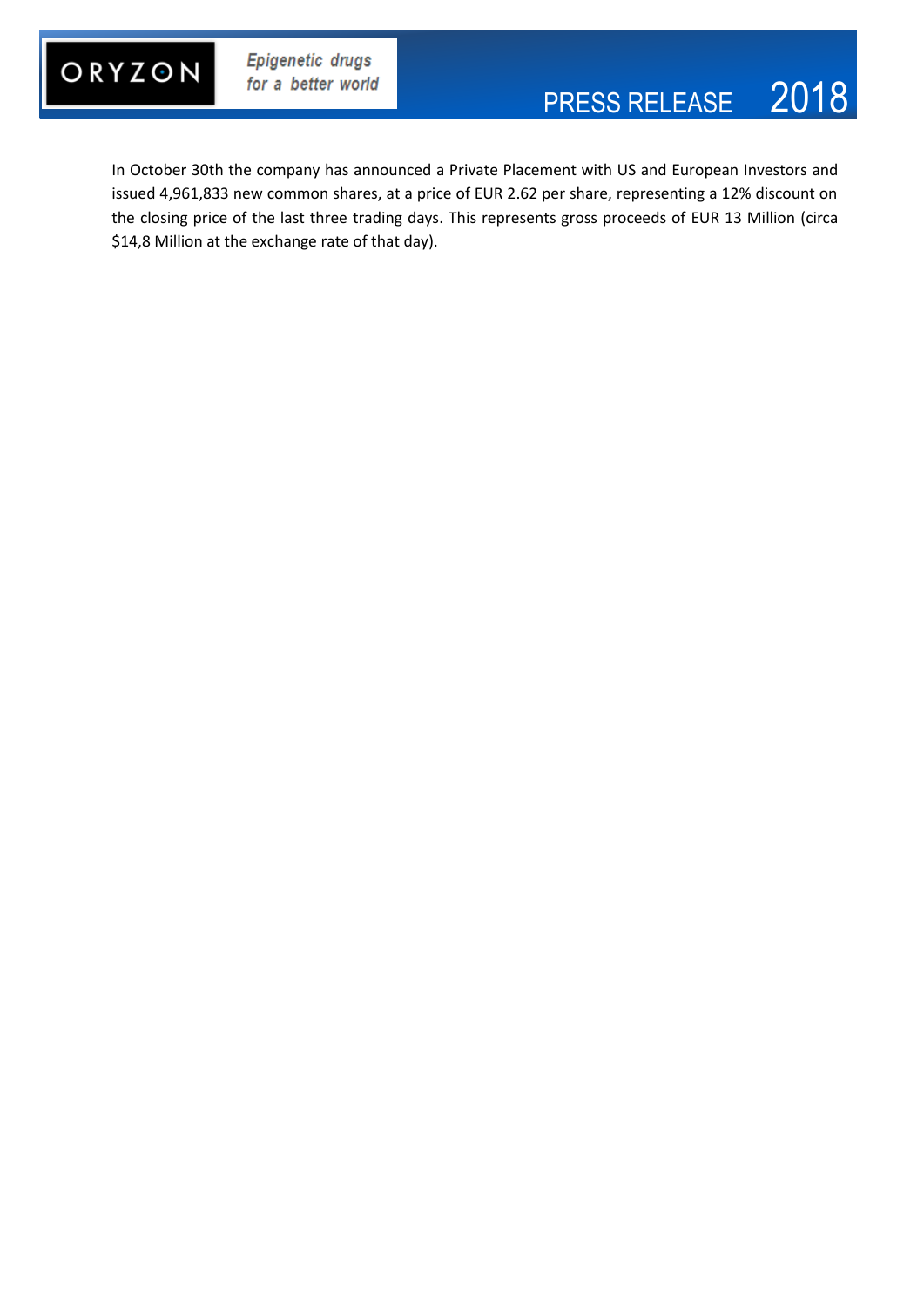# ORYZON

**Diluted** 

31.176.052

33.492.804

### **ORYZON GENOMICS SA BALANCE SHEET DATA (UNAUDITED)** (Amounts in thousands US \$)

|                                   | September<br>30th, 2018 | September<br>30th, 2017 |
|-----------------------------------|-------------------------|-------------------------|
| Cash and cash equivalents         | 26.048                  | 39.841                  |
| Marketable securities             | 164                     | 200                     |
| <b>Total Assets</b>               | 65.148                  | 69.741                  |
| Deferred revenue                  |                         |                         |
| <b>Total Stockholders' equity</b> | 39.314                  | 42.049                  |

### **ORYZON GENOMICS SA** STATEMENTS OF OPERATIONS (UNAUDITED) (US \$, amounts in thousands except per share data)

|                                   | <b>Three Months Ended</b><br>September 30 |          |          | Nine Months Ended<br>September 30 |  |
|-----------------------------------|-------------------------------------------|----------|----------|-----------------------------------|--|
|                                   | 2018                                      | 2017     | 2018     | 2017                              |  |
| <b>Collaboration Revenue</b>      | o                                         | O        | O        | 20                                |  |
| Operating expenses:               |                                           |          |          |                                   |  |
| <b>Research and Development</b>   | 1.942                                     | 1.532    | 6.233    | 5.130                             |  |
| <b>General and administrative</b> | 816                                       | 1.030    | 2.481    | 3.263                             |  |
| Total operating expenses          | 2.758                                     | 2.561    | 8.714    | 8.393                             |  |
| Loss from Operations              | $-2.758$                                  | $-2.561$ | $-8.714$ | $-8.373$                          |  |
| Other income, net                 | 1.776                                     | 1.353    | 6.032    | 4.618                             |  |
| Net Loss                          | $-982$                                    | $-1.208$ | $-2.682$ | $-3.755$                          |  |
| <b>Net Financial &amp; Tax</b>    | -153                                      | -169     | 2.193    | -844                              |  |
| <b>Net Result</b>                 | -1.135                                    | -1.376   | -489     | -4.599                            |  |

| Loss / profit per share allocable to common stockholders: |         |       |       |       |  |  |  |
|-----------------------------------------------------------|---------|-------|-------|-------|--|--|--|
| Basic                                                     | -0.03   | -0.04 | -0.01 | -0.15 |  |  |  |
| Diluted                                                   | $-0.03$ | -0.04 | -0.01 | -0.15 |  |  |  |
|                                                           |         |       |       |       |  |  |  |

#### Weighted average Shares outstanding Basic 33.490.97 33.492.804 31.176.052 33.492.804

33.490.971

33.492.804